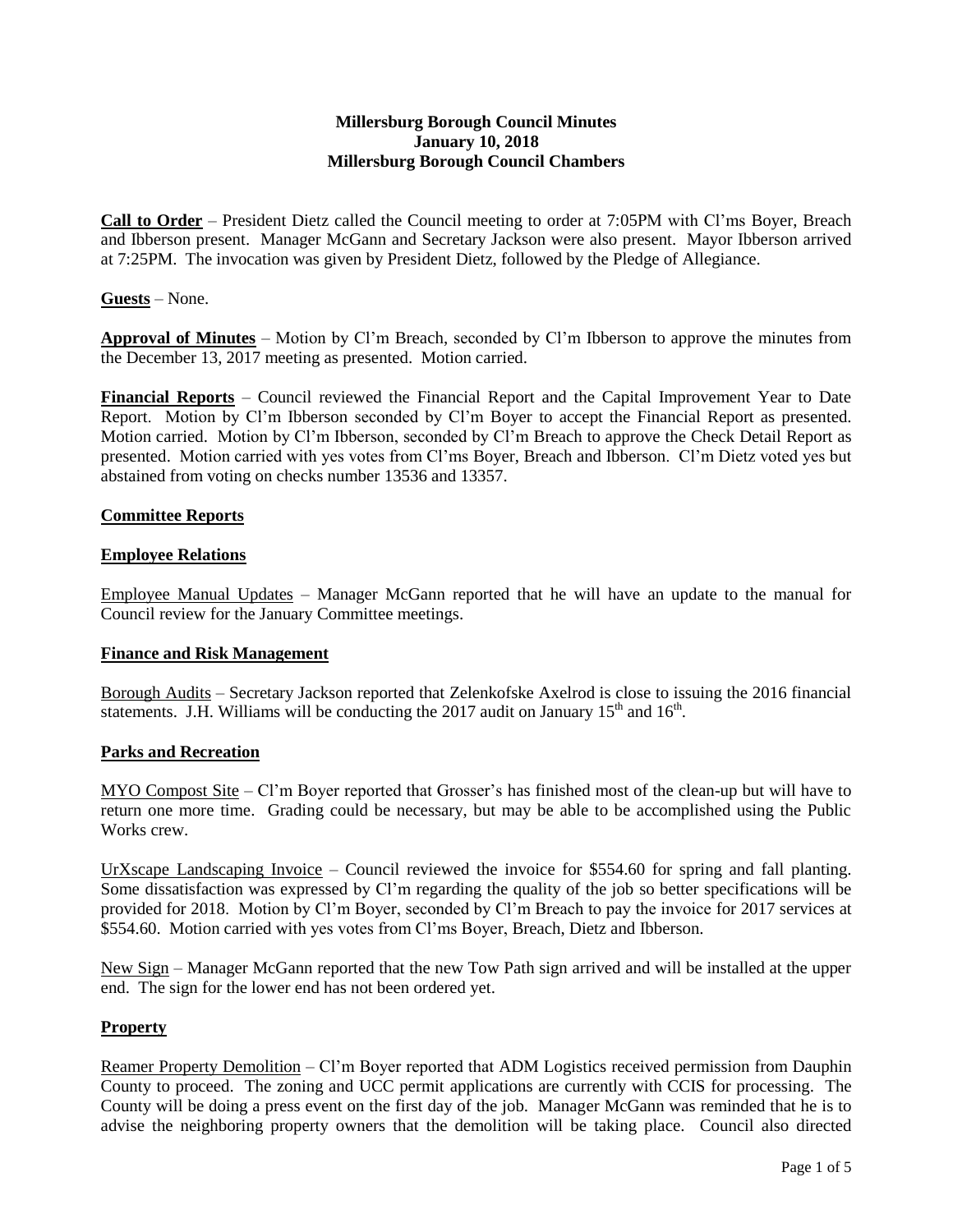McGann to advise George Connor that the Borough needs to be aware of all communications between the County and the ADM Logistics.

**Public Safety** – Chairman Ibberson had nothing to report.

Request for Meeting – Manager McGann reported that Fire Chief Doug Snyder requested discussion with the Borough regarding the new legislation regarding volunteer firefighters' tax incentive. McGann suggested that this take place at the January Committee meeting. He will notify the Upper Paxton Township Supervisors of same.

# **Streets**

Engineering Services Proposal – Council reviewed Brinjac's proposal for services for the 2018 paving project. The cost is \$5,500 and can be paid from Liquid Fuels money. Motion by Cl'm Boyer, seconded by Cl'm Ibberson to approve the proposal and to pay for the expense from Liquid Fuels funds. Motion carried with yes votes from Cl'ms Boyer, Breach, Dietz and Ibberson.

Street Sweeping Project – Manager McGann reported that he would like to rent the street sweeper from Golden Equipment Company for the week of April 9-13 for \$2,600. Heim's Disposal has quoted rental of a 15-yard dumpster for \$175 per pull and \$73.90 per ton. Motion by Cl'm Ibberson, seconded by Cl'm Boyer to rent the street sweeper and dumpster at the stated rates. Motion carried with yes votes from Cl'ms Boyer, Breach, Dietz and Ibberson.

Streets Tour – Manager McGann reported that he will be conducting a tour of the Borough streets with Joe Whitcomb from New Enterprise this Friday. Target areas will be the 100 block of Center Street, the 200 and 300 blocks of Congress Street and the Rising Sun culvert. Cl'm Dietz requested that the south side of the 1000 block of Union Street be added to the tour. It was noted that we may need to pursue getting a waiver from the cul-de-sac requirement for this block, if any work is ultimately scheduled.

**Economic Development** – Chairman Dietz had nothing to report.

## **Mayor's Report**

Parking Meter Attendant Position – Robert Sechler began his duties yesterday.

Day Care Complaint – Cpl. Wise received a complaint of an unlicensed day care center operating in the Borough and referred the complaint to the proper agency. The agency was already aware of the allegation. The day care center owner came to the Police Department to complain.

New Police Vehicle – Mayor Ibberson reported that the conversions for the new vehicle need to be gone over with **911 Rapid Response.** 

Post Office Accessibility Complaint – Cl'm Breach reported that she received a complaint from a resident of the Polk Center regarding the lack of ADA accessibility at the Millersburg Post Office. Council agreed that this is a civil matter regarding a federal building.

**Manager's Report** – Written report provided to all Cl'ms. Manager McGann highlighted the work he has been doing on the grant application for designating a historic district. This is a 50/50 matching grant. He will have the draft application ready for Council action for the February Council meeting. Additionally, McGann reported that he applied for two PSAB media awards for our Facebook page and website.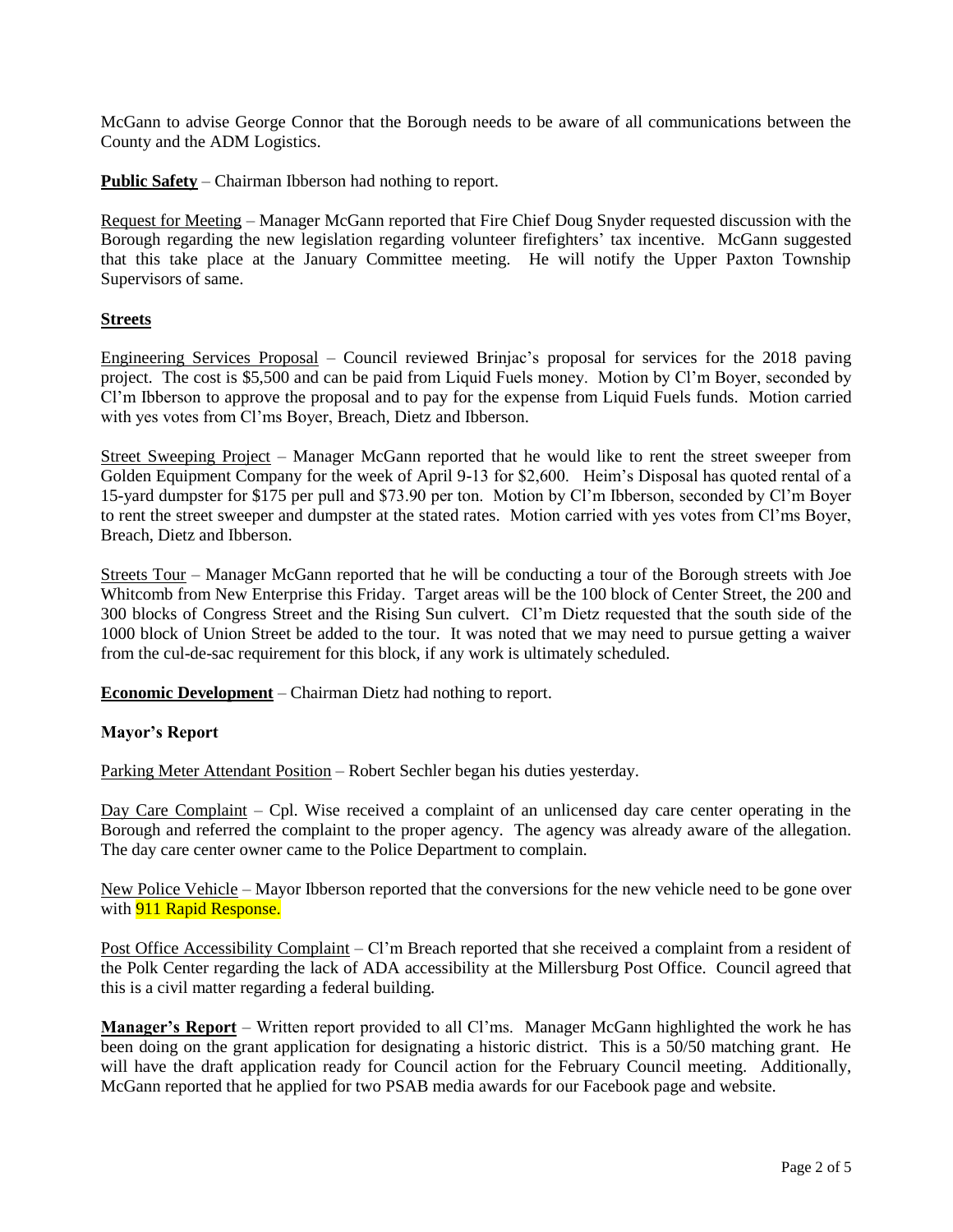## **Unfinished Business**

Lamp Post Bids – Manager McGann reported that we have not received any bids. We are still waiting for Lehman's to relocate the one lamp post from the Union Street side of the building to the West Street side.

Police Cars Bids – We received a bid for each car. Manager McGann opened the bids. Lot 1 was for the 2001 Ford Crown Victoria. The bid was for \$355 from Eric Wise from Elizabethville. Lot 2 was for the 2004 Ford Crown Victoria. The bid was for \$455 from Eric Wise form Elizabethville. McGann reported that the scrap value would be less than \$100 for each car from Aumiller's. It was noted that the exterior detailing needs to be done before the cars are sold. Motion by Cl'm Breach, seconded by Cl'm Ibberson to accept the two bids for \$810 total. Motion carried.

Council Vacancies – Manager McGann reported that no letters of interest have been received. Council directed Manager McGann to repeat the notice in the Upper Dauphin Sentinel.

Petition to Decrease the Size of Council – Council discussed how many signatures they have obtained so far. President Dietz encouraged them to keep circulating the petitions.

## **New Business**

Councilman Wolfe Leave of Absence – Council reviewed Cl'm Wolfe's request for a leave of absence. Motion by Cl'm Breach, seconded by Cl'm Ibberson to approve Cl'm Wolfe's request for a leave of absence without pay for health reasons. Motion carried.

HRG Invoice – Council reviewed the most recent invoice for \$2,984. Motion by Cl'm Boyer, seconded by Cl'm Breach to forward it to Dauphin County for payment. Motion carried with yes votes from Cl'ms Boyer, Breach, Dietz and Ibberson.

2018 PSAB Membership & Borough News Subscription – Motion by Cl'm Ibberson, seconded by Cl'm Breach to pay \$402 for the 2018 PSAB membership dues; \$40 for the extended listing in the PSAB Membership Directory; and \$80 for eight subscriptions to the Borough News. Motion carried with yes votes from Cl'ms Boyer, Breach, Dietz and Ibberson.

Dauphin County Treasurer Return of Uncollected Real Estate Taxes – Secretary Jackson reported that the Dauphin County Treasurer has not yet forwarded the final return of uncollected 2017 real estate taxes. The most recent report, received on January 8, shows \$27,300.52 in uncollected real estate taxes and \$3,937.85 in uncollected fire protection taxes. These figures would be adjusted downward to reflect any subsequent collections until the final return is prepared. The exoneration form is time sensitive so Jackson requested Council action to approve the amount which she will verify. Motion by Cl'm Boyer, seconded by Cl'm Ibberson to approve signing the exoneration form and returning it to the Dauphin County Treasurer. Motion carried.

Spring Clean-Up – Manager McGann requested permission to set Clean Up Day for Saturday, April 14 from 7:00AM to 3:00PM. Heim's has quoted four dumpsters at \$225 each and \$73.90 per ton. Motion by Cl'm Breach, seconded by Cl'm Ibberson to approve setting the date for Clean Up Day and the related expenses as presented. Motion carried with yes votes from Cl'ms Boyer, Breach, Dietz and Ibberson.

Borough Resolution No. 18-02 – Emergency Operations Plan Update – This resolution provides for the biennial updating of the Borough's EOP. The updates have been prepared by EMC Sean Grimm and have only minor changes. Motion by Cl'm Boyer, seconded by Cl'm Ibberson to approve the updated plan. Motion carried. Manager McGann will invite EMC Grimm to attend a future Committee meeting.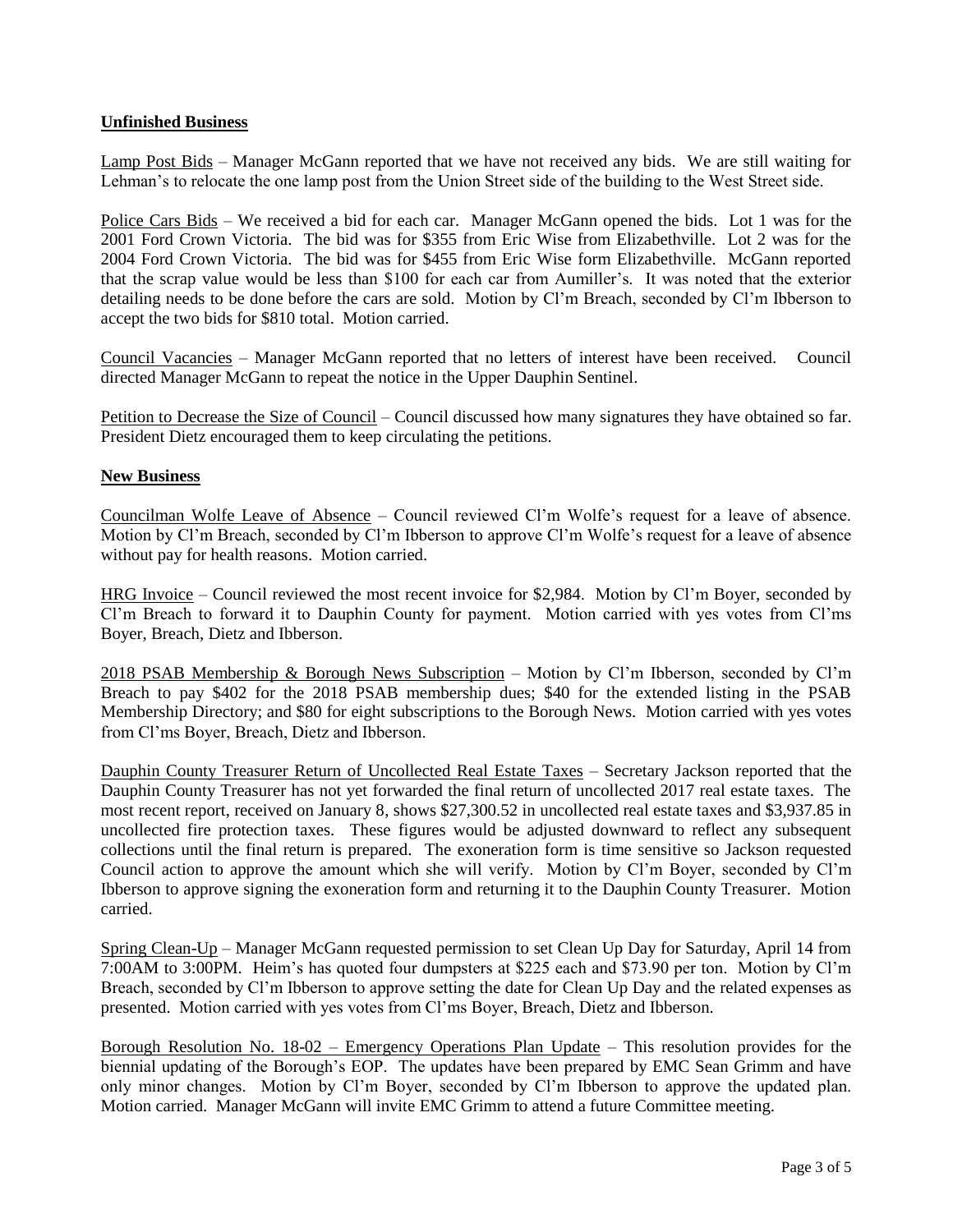Borough Resolution No. 18-03 – Mid Penn Bank – This resolution honors the  $150<sup>th</sup>$  anniversary of Mid Penn Bank. Motion by Cl'm Ibberson, seconded by Cl'm Boyer to approve Borough Resolution No. 18-03. Motion carried.

Borough Resolution No. 18-04 – Ned Smith Center – This resolution honors the  $25<sup>th</sup>$  anniversary of the Ned Smith Center. Motion by Cl'm Boyer, seconded by Cl'm Ibberson to approve Borough Resolution No. 18- 04. Motion carried.

**Communications** – All communications were made available to Cl'ms. There was nothing requiring Council action.

HRG – CDBG-DR Storm Sewer Relocation Project – Council reviewed and discussed the written status update. Manager McGann reported that the bid opening is scheduled for January  $17<sup>th</sup>$  at HRG's offices. The award is scheduled for January 24<sup>th</sup>. There are four bidders who have indicated their intent to bid and an additional 9-12 who have expressed interest.

## **Organization Reports**

Upper Dauphin COG – President Dietz reported that there was no December meeting.

Millersburg Planning Commission – January (draft) meeting minutes were provided. Discussion centered around the historical district designation grant.

Millersburg Pool Association – No report.

Millersburg Fire Company – Cl'm Ibberson reported that training was held for new Fire Police; Robert Sechler is the captain. Manager McGann offered to refer MAWT representatives to Mr. Sechler for Cherry Blossom Festival coverage.

Millersburg Area Authority – President Dietz referred Cl'ms to their minutes.

Dauphin County Tax Collection Committee – Secretary Jackson reported that there was no meeting.

Millersburg Ferry Boat Association – No minutes provided. Manager McGann will contact them to request minutes and to ask that they provide the proposed 2018 rates for Council approval.

Dauphin Lebanon County Boroughs Association – President Dietz announced that the next meeting will be January 23<sup>rd</sup> at the Perkins off of Route 81. The tentative speakers will be from Hershey Harrisburg Visitors Bureau and Lebanon County Visitors Bureau.

Zoning Hearing Board – Manager McGann reported that there were no hearings held.

Upper Dauphin Industrial Development Authority – No meeting held.

Millersburg Civil Service Commission – Minutes of Reorganization meeting were provided to Council. Gary Ibberson is the newly elected Secretary.

JMT (Master Parks Plan) – Manager McGann reported that the community meeting will be on Saturday, February 3<sup>rd</sup> at the Millersburg High School cafeteria from 10:00AM to 1:30PM. Max's Grille & Sports Bar will be providing a catered lunch. The focus will be on community input on Bradenbaugh, Seal and Market Square Parks. Council directed Manager McGann to post the information on our Facebook page. Cl'm Dietz reported that he will be meeting with representatives from the Teener Association to discuss possible